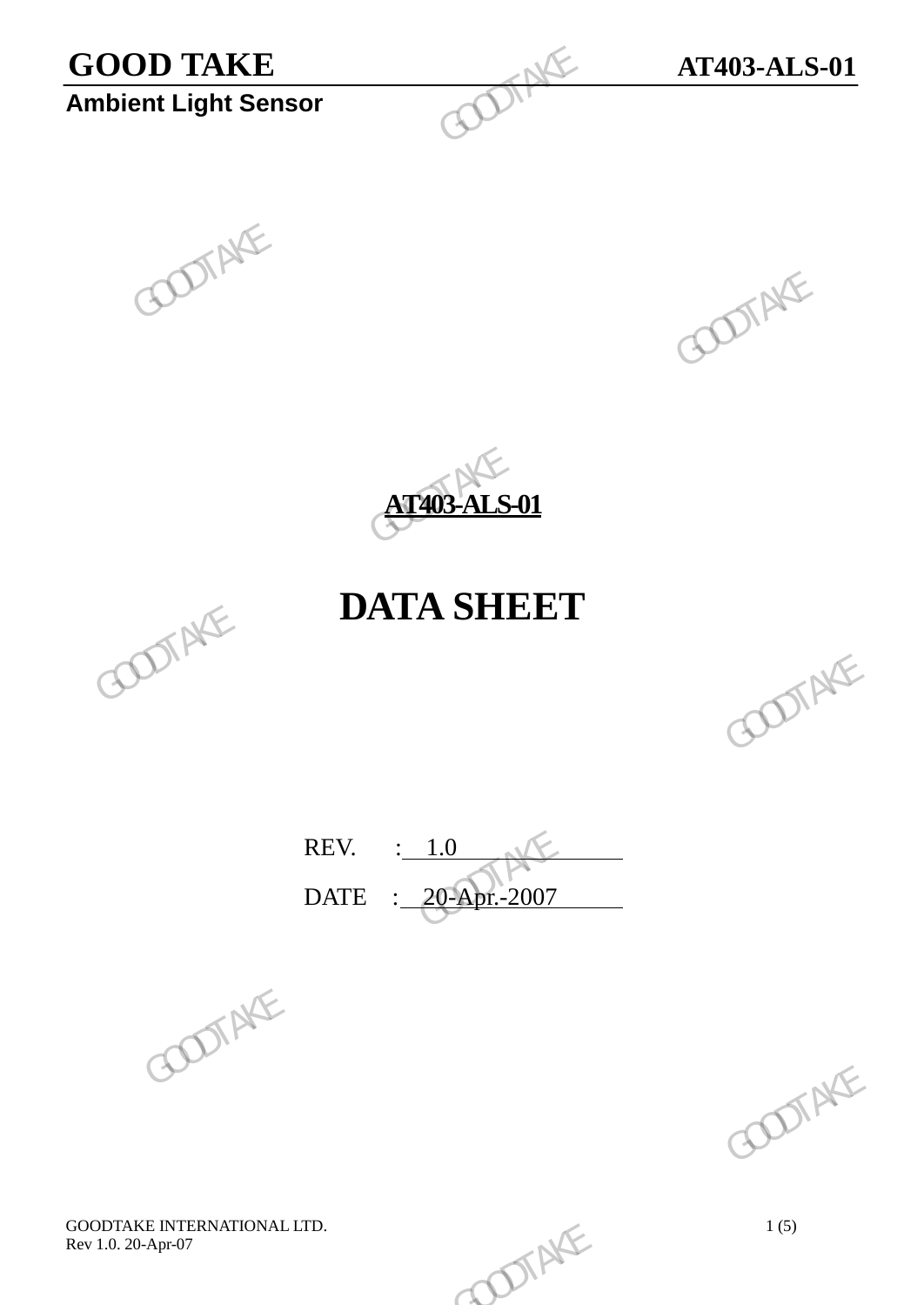## **GOOD TAKE AT403-ALS-01**

### **Ambient Light Sensor, RoHS Compliant, Released for Lead**

#### **(Pb)-free Solder Process**

#### **DESCRIPTIONS:**

AT403-ALS-01 is a high-sensitivity and light-to-voltage converter. The device plays a key role in power saving by controlling LCD display intensity and keypad backlighting of mobile devices and industrial ON/OFF-light operation.It is sensitive to visible light much like the human eyes and has peak sensitivity in 580nm. 580nm. **GOOD TAKE**<br> **Ambient Light Sensor, RoHS Compliant, Released**<br>
(Pb)-free Solder Process<br>
DESCRIPTIONS:<br>
AT403-ALS-01 is a high-sensitivity and light-to-voltage converter. The saving by controlling LCD display intensity and GNOFF-light operation.lt is sensitive to visible light much like the human eyes and has peak sensitivity<br>
580nm.<br> **FEATURES:**<br>
• high sensitivity in visible area, but little sensitivity in others(UV and IR).<br>
• Adapted to

#### **FEATURES:**

- high sensitivity in visible area, but little sensitivity in others(UV and IR).
- Adapted to human eyes responsivity
- Lead free product, in compliance with ROHS.<br>• Top view package.
- Top view package.

#### **APPLICATIONS:**

- Automotive applications.
- Sunlight sensor/head lamp control.
- Control of display backlighting.
- Mobile devices.

#### **FUNCTIONAL BLOCK DIAGRAM:**







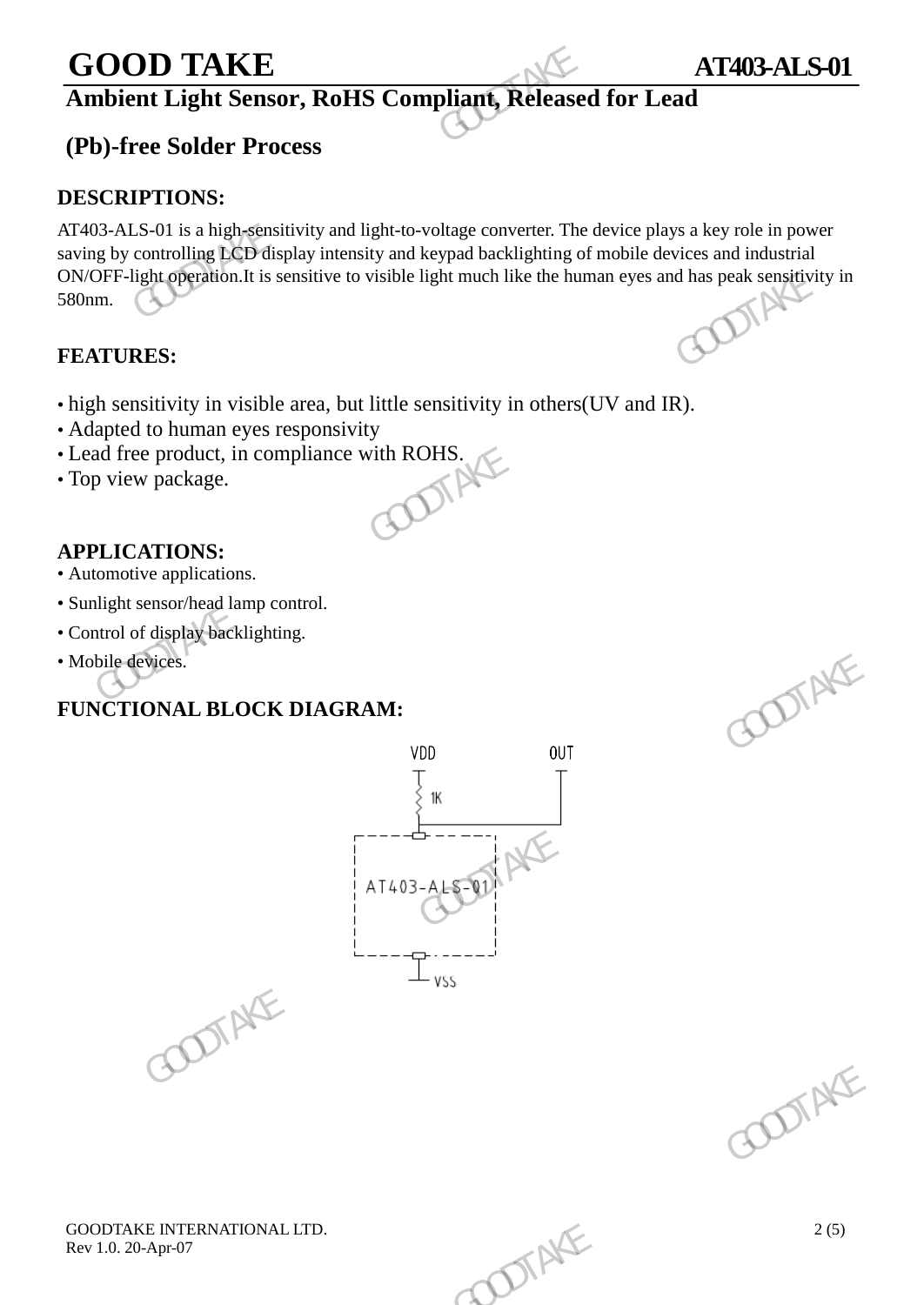## **GOOD TAKE AT403-ALS-01**

| <b>GOOD TAKE</b>                                                               |        |              |      |                 | <b>AT403-ALS-01</b> |
|--------------------------------------------------------------------------------|--------|--------------|------|-----------------|---------------------|
| ABSOLUTE MAXIMUM RATINGS AT-Ta=25°C                                            |        |              |      |                 |                     |
| Parameter                                                                      |        | Symbo1       |      | Ratings         | Unit                |
| Input Voltage                                                                  |        | V            |      | 5               | V                   |
| Operating Temperature                                                          |        | Topr         |      | $-40 \sim +100$ | $^{\circ}C$         |
| Storage Temperature                                                            |        | Tstg         |      | $-40 \sim +100$ |                     |
| Soldering temperature                                                          |        | Tso1         |      | 260             | $\int_{0}^{\infty}$ |
| ELECTRICAL CHARACTERISTICS (VDD=5V,Ta=25°C if not mentioned)<br>$\blacksquare$ |        |              |      |                 |                     |
| Item                                                                           | Symbo1 | Min.<br>Type | Max. | Unit            | Test Condition      |
|                                                                                |        |              |      | $\epsilon$      |                     |

### **ELECTRICAL CHARACTERISTICS**(**VDD=5V,Ta=25**℃**if not mentioned**)

| Item                           | Symbol         | Min.           | Type          | Max. | Unit                    | Test Condition                              |  |
|--------------------------------|----------------|----------------|---------------|------|-------------------------|---------------------------------------------|--|
| Dark Current                   | IDD            |                |               | 0.1  | $\int$ A                | $VCE=10V, Ee=01ux$                          |  |
| Max Output<br>Voltage Swing    | $V_{\rm OM}$   | 4.7            | 4.9           |      | V                       | $VDD=5V$                                    |  |
| Photo Current                  | Ip             | $\overline{2}$ |               |      | mA                      | $VDD = 5V$ , $Ee = 10001x$                  |  |
| Peak Wavelength<br>Sensitivity | $L_{\rm{p}}$ s |                | 580           |      | nm                      |                                             |  |
| Output Voltage                 | <b>VOUT</b>    |                | 3.72          |      | $\ensuremath{\text{V}}$ | $V_{DD} = 5V$ , Ee= $10001x$ ,<br>$RL=1000$ |  |
|                                |                |                | <b>DOTAKE</b> |      |                         |                                             |  |



Rev 1.0. 20-Apr-07



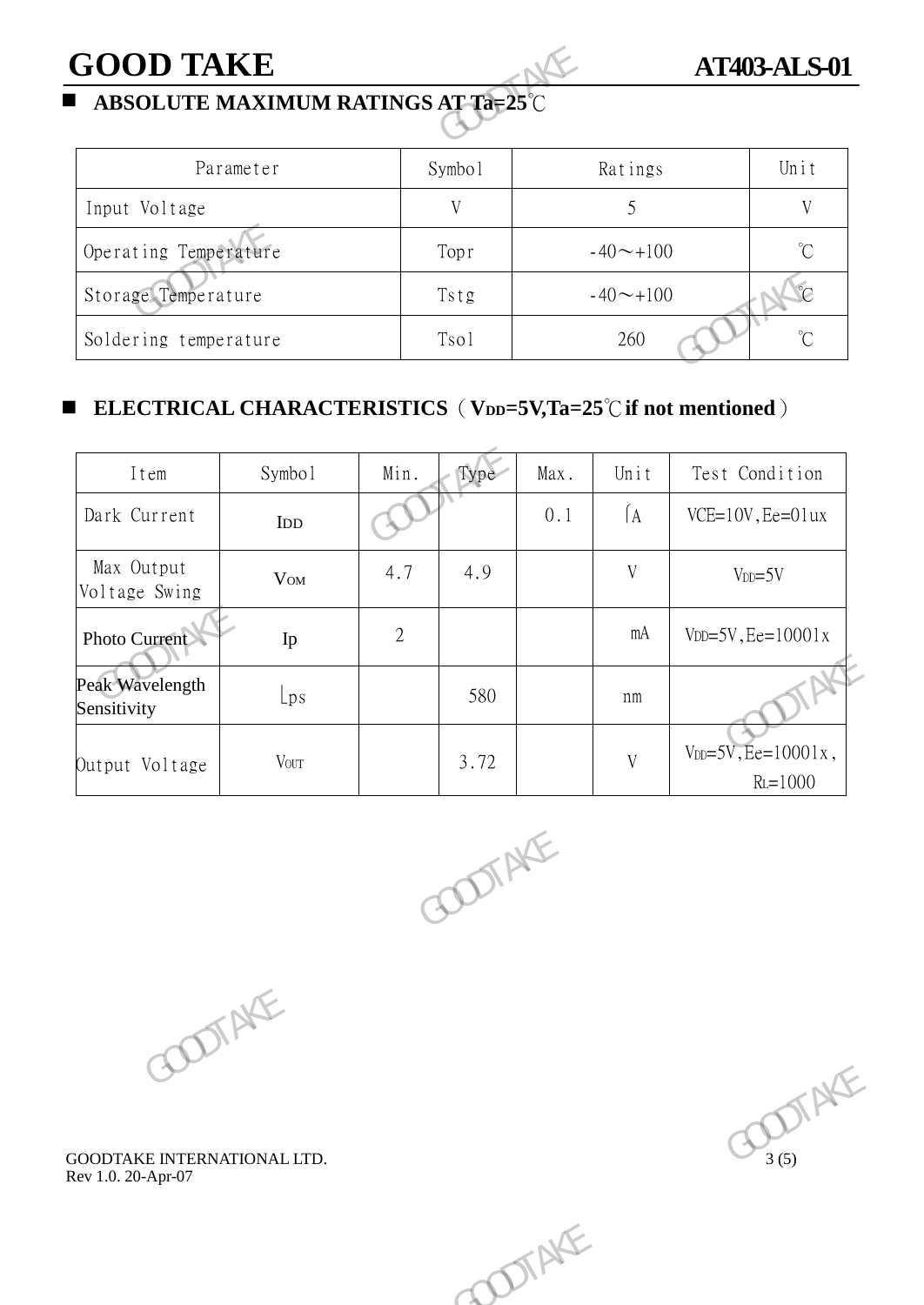